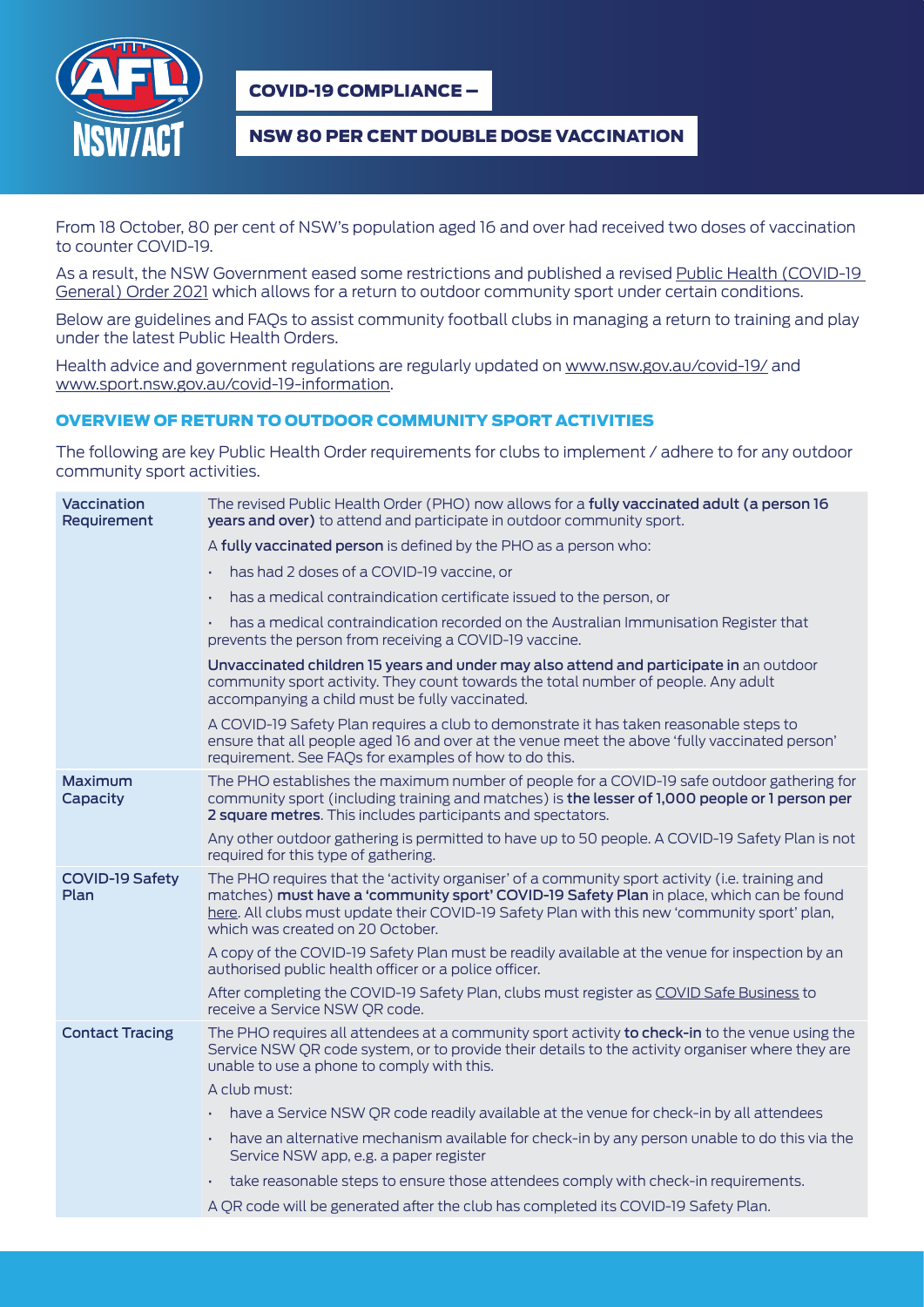

COVID-19 COMPLIANCE –

### NSW 80 PER CENT DOUBLE DOSE VACCINATION

## INDOOR ACTIVITIES OVERVIEW

A club's key requirements for 'indoor activities' may vary depending on the nature of the activity being undertaken. In a community football setting, indoor activities may include: committee meetings, presentation events, social gatherings, canteen service, use of change rooms, use of a gym, registration days etc. Please review the Public Health Order or NSW Government sources for advice unclear in this document.

| Vaccination<br>Requirement     | Same as requirements under 'outdoor activities'.                                                                                                                                                                                                                                      |
|--------------------------------|---------------------------------------------------------------------------------------------------------------------------------------------------------------------------------------------------------------------------------------------------------------------------------------|
| Maximum<br>Capacity            | The maximum number of people for an indoor activity is, in most circumstances, based on<br>1 person per 4 square metres.                                                                                                                                                              |
|                                | Group gym and dance classes are limited to 20 persons.                                                                                                                                                                                                                                |
| <b>COVID-19 Safety</b><br>Plan | If the indoor activity is directly related to an outdoor community sport activity (e.g. use of<br>change rooms, canteen service for attendees), those activities would be treated as part of the<br>outdoor event and would need to be covered under the Club's COVID-19 Safety Plan. |
| <b>Contact Tracing</b>         | Same as requirements as detailed in 'outdoor activities'                                                                                                                                                                                                                              |
| <b>Masks</b>                   | Masks must still be worn when not participating in exercise (unless the person has an<br>exemption).                                                                                                                                                                                  |

# **FAOs**

| Can we play and<br>train outside?                                                        | Yes, Provided that:                                                                                                                                                                                                                                                                       |
|------------------------------------------------------------------------------------------|-------------------------------------------------------------------------------------------------------------------------------------------------------------------------------------------------------------------------------------------------------------------------------------------|
|                                                                                          | all attendees 16 years and over meet the definition of a 'fully vaccinated person'; and<br>×.                                                                                                                                                                                             |
|                                                                                          | the 'Activity Organiser' (e.g. club) has a COVID-19 Safety Plan in place.<br>×.                                                                                                                                                                                                           |
|                                                                                          | All attendees are to ensure they adhere to the club's COVID-19 Safety Plan requirements<br>including checking-in when undertaking any community sport activity and carrying proof<br>they are a 'fully vaccinated person'.                                                                |
| What is the<br>definition of a<br>'fully vaccinated<br>person'?                          | A fully vaccinated person is defined by the PHO as a person who:                                                                                                                                                                                                                          |
|                                                                                          | has had two doses of a COVID-19 vaccine, or<br>×.                                                                                                                                                                                                                                         |
|                                                                                          | has a medical contraindication certificate issued to the person, or<br>×.                                                                                                                                                                                                                 |
|                                                                                          | has a medical contraindication recorded on the Australian Immunisation Register that<br>×.<br>prevents the person from receiving a COVID-19 vaccine.                                                                                                                                      |
| Does everyone<br>involved in training<br>and matches<br>need to be double<br>vaccinated? | Yes. Unless the person is 15 years or younger or has a 'medical contraindication certificate'.                                                                                                                                                                                            |
|                                                                                          | Under the terms of a COVID-19 Safety Plan, a club must take reasonable steps to ensure each<br>person aged 16 years or over on the premises is a fully vaccinated person (including staff,<br>volunteers, attendees and contractors).                                                     |
|                                                                                          | Examples of "reasonable steps" could include:                                                                                                                                                                                                                                             |
|                                                                                          | Display posters outlining vaccination requirements around the club or venue.<br>×.                                                                                                                                                                                                        |
|                                                                                          | Remind players, officials, volunteers and spectators of vaccination requirements in marketing<br>٠<br>and communications materials.                                                                                                                                                       |
|                                                                                          | Check vaccination status upon arrival.<br>×.                                                                                                                                                                                                                                              |
|                                                                                          | Train staff and volunteers on ways to check proof of COVID-19 vaccination status.<br>٠                                                                                                                                                                                                    |
|                                                                                          | Further guidance is available here.<br>к.                                                                                                                                                                                                                                                 |
| What is a 'medical<br>contraindication<br>certificate'?                                  | This is a certificate issued by a medical practitioner that indicates a person 'cannot have a<br>COVID-19 vaccine'. The certificate must be on a prescribed form that has been put in place by<br>the NSW Government (i.e. it cannot be a standard GP certificate or note from a doctor). |
|                                                                                          |                                                                                                                                                                                                                                                                                           |